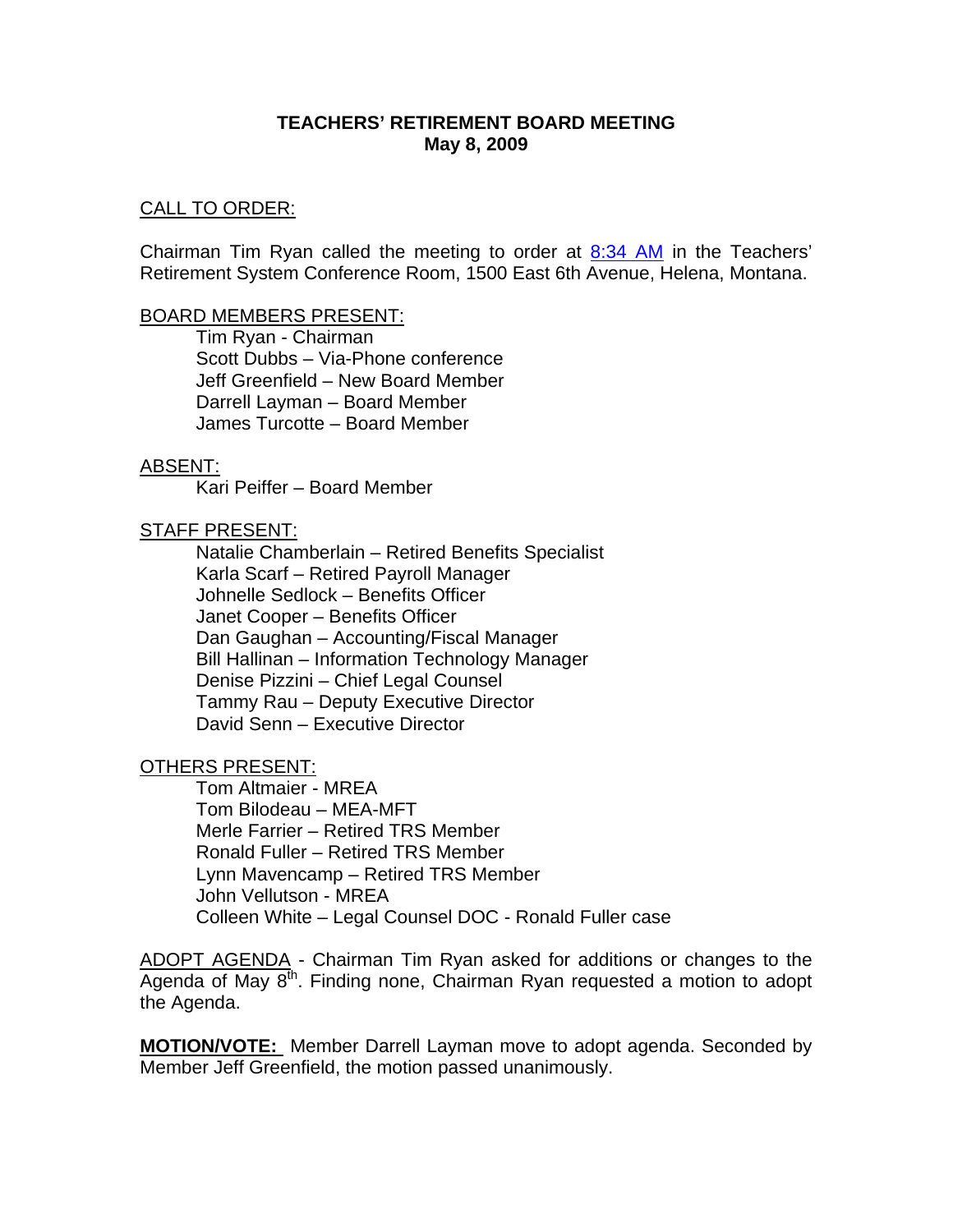Teachers' Retirement System Board Minutes May 8<sup>th</sup>, 2009

ADOPT MINUTES - Chairman Ryan asked adoption of February 19<sup>th</sup> & 20<sup>th</sup> Minutes. Finding none, Chairman Ryan requested a motion to adopt the Agenda.

**MOTION/VOTE:** Member James Turcotte moves for approval. Seconded by Member Layman, the motion passed unanimously.

PUBLIC COMMENT ON BOARD RELATED ITEMS Chairman Ryan called for public comment on Board related items. No public comments were made.

# LEGAL COUNSEL REPORT Repayment of Benefits paid in Error – Merle Farrier

Mr. Farrier addressed the Board requesting that his benefits be recalculated to include the years when he was in employment with the University System and participating in the Optional Retirement Plan.

**MOTION/VOTE:** Member Scott Dubbs moved to not recalculate Mr. Farrier' benefits. Seconded by Member Turcotte, the motion passed unanimously.

# Repayment of Benefits paid in Error – Ronald Fuller

Ms. Pizzini gave a brief update on the Mr. Ronald Fuller case. Mr. Fuller is employed with the Department of Corrections (DOC) in a position that was reported to the TRS; however, for a number of years he was erroneously reported to the Public Employee Retirement System. Mr. Fuller was receiving retirement benefits from TRS during this period and has been overpaid benefits in the amount of \$94,131.44. As of July 1, 2009, the amount owed by Mr. Fuller to repay the benefits received in error, plus interest, is \$138,653.57. Mr. Fuller and the DOC, through its legal counsel, Colleen White, have submitted a settlement offer, which includes that DOC will contribute \$50,000.00 towards the amount owed to TRS. The settlement offer, though, is conditional upon a request by Mr. Fuller that the TRS Board agrees to waive some or all of the accrued interest. The settlement offer does not specify either the specific amount of interest requested to be waived, or any specific basis upon which the waiver should be granted.

Both Mr. Fuller and Ms. White were present to provide information and answer questions. Mr. Fuller commented that he would not sign any agreement with the DOC until he knows what the Retirement Board would be willing to do, related to the interest. Mr. Fuller questioned the calculation of interest and asked that the Board waive the interest that is owed.

Chairman Ryan asked for questions or comments from the Board. Member Greenfield commented that the Board should not waive the interest.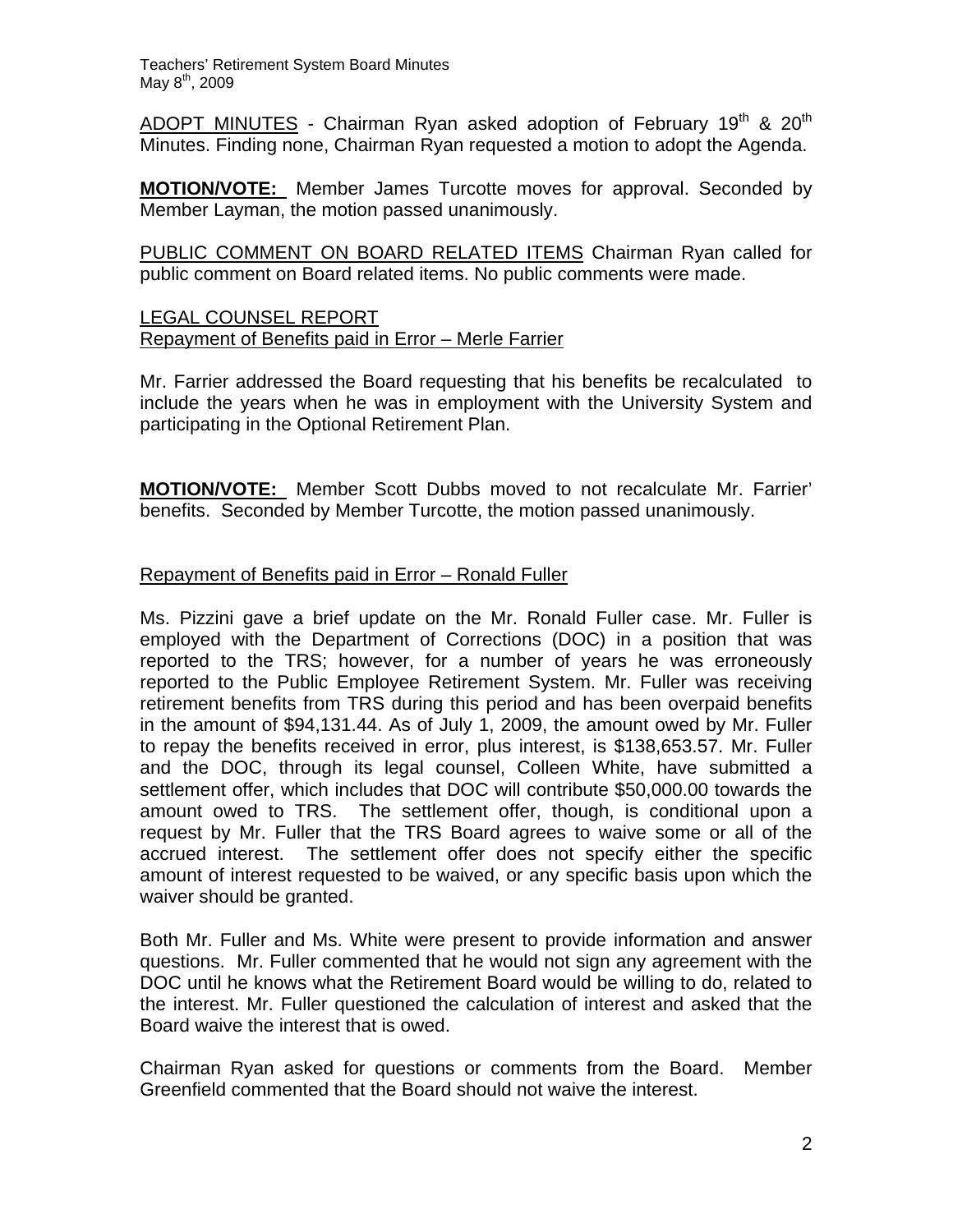Teachers' Retirement System Board Minutes May  $8^{th}$ , 2009

Member Turcotte stated he would abstain from discussion or any comments as he has a conflict of interest.

**MOTION/VOTE:** Member Layman moved to deny the request to waive interest. Seconded by Member Greenfield, the motion passed unanimously, with Member Turcotte abstaining.

Chairman Ryan asked the Board if there was a motion to waive a portion of the interest if a full settlement proposal was available. Member Dubbs commented that the Board would need to see some sort of justification, right now it is about waiving all of the interest. Member Greenfield agreed with Member Dubbs that a complete proposal is needed before the Board considers waiving the interest. Member Layman had made the motion to deny waiving the interest and still stands behind the motion. Member Layman asked Legal Counsel, Ms. Pizzini, if the Board accepts the \$50,000.00 from the DOC does that jeopardizes the collection of the remainder of interest balance.

Mr. Senn suggested he and Ms. Pizzini work with Ms. White and Mr. Fuller to clarify the calculation of interest for a settlement proposal. Chairman Ryan, so directed and asked that any corrections or settlement offer be presented to the Board when they meet in June, 2009.

Calculation of Retirement Benefits – Lynn Mavencamp Chairman Ryan determined that Mr. Mavencamp's privacy interest outweighs the public's right to know. The meeting was closed at 9:23 am.

Closed Meeting

Open Meeting **10:40 AM**

#### Break **10:40 AM**

Chairman Ryan called the meeting back to order at 10:51 am.

**MOTION:** Member Layman moved the Board to direct Mr. Senn and with the advice of Legal Counsel, Ms. Pizzini, to recalculate Mr. Mavencamp's benefits. Seconded by Member Turcotte.

**DISCUSSION:** Mr. Senn asked if the recalculation was to be based upon the assumption the 2 years with Frazer Public Schools were full-time? Mr. Layman responded that was the intent of his motion.

Member Greenfield requested clarification of the particular issue of the motion. Chairman Ryan responded the motion is to recalculate Mr. Mavencamp's benefits to include the two years with Frazer Public schools, and to recover the \$55,000.00 in benefits he received during his first year with the District.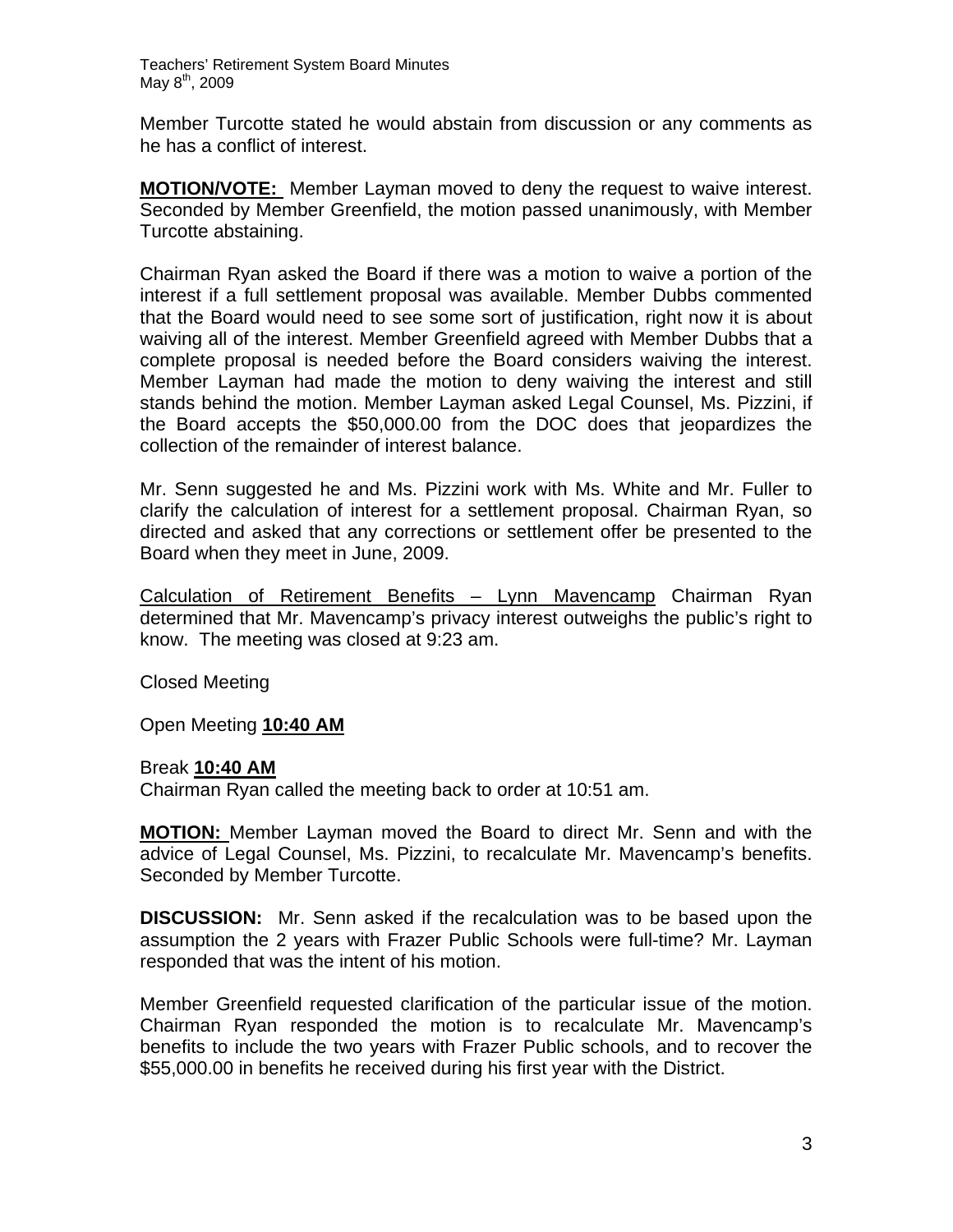Teachers' Retirement System Board Minutes May 8<sup>th</sup>, 2009

Member Greenfield asked how the 10% cap on salaries affected the calculation of benefits. Mr. Senn responded that under the Administrative Rules that the Board has adopted, the cap does not apply to the first year's salary when a retiree returns to work in a full-time position. Therefore, the 10% cap was not applied in Mr. Mavencamp's case.

Chairman Ryan asked for Public comment, Mr. Mavencamp clarified his understanding of the motion that it was the decision of the Board that the two contracts are one large contract and benefits will be calculated as such.

# **VOTE:** The motion passed unanimously.

Mr. Mavencamp commented to the Board that he would need to appeal this decision and wanted to know what his monthly benefit would be while waiting for the appeal. Ms. Pizzini recommended to the Board the benefits continue at the current level until the administrative hearing is completed.

Chairman Ryan suggested Mr. Mavencamp be given the option to have the benefit recalculated immediately, or to continue to receive the current benefit amount, with the understanding that if he loses the appeal, any overpayment he received would have to be repaid with interest. Mr. Mavencamp stated that he would need to maintain the current benefit level, and asked for the recalculated benefit amount.

## Case Update

Lawrence Bowman – Mr. Bowman was a retired member who elected to retire under option C, designating his wife at the time he retired in 1999 as his beneficiary. However, at the time we were processing his application for retirement benefits he was also in the process of getting a divorce. Shortly after his death in December 2007, his current wife claimed she should have been his designated beneficiary. To settle this issue, we filed a petition for declaratory judgment asking the Court to determine the appropriate beneficiary of Mr. Bowman under Option C. A settlement conference is mandated by the court and has been scheduled for June in Great Falls.

## EXECUTIVE DIRECTOR'S REPORT

Mr. Senn reported Offerors had until May 19, 2009 to submit proposals for actuarial services. He asked the Board to decide on the date for oral presentation by the selected Offerors and topics required to be addressed in their presentations, and to approve the scoring matrix for the interviews and the due date for submitting financial data.

**MOTION/VOTE:** Member Turcotte moved that interviews be held on June 11, with financial data submitted no later than June 5. Offers would be asked to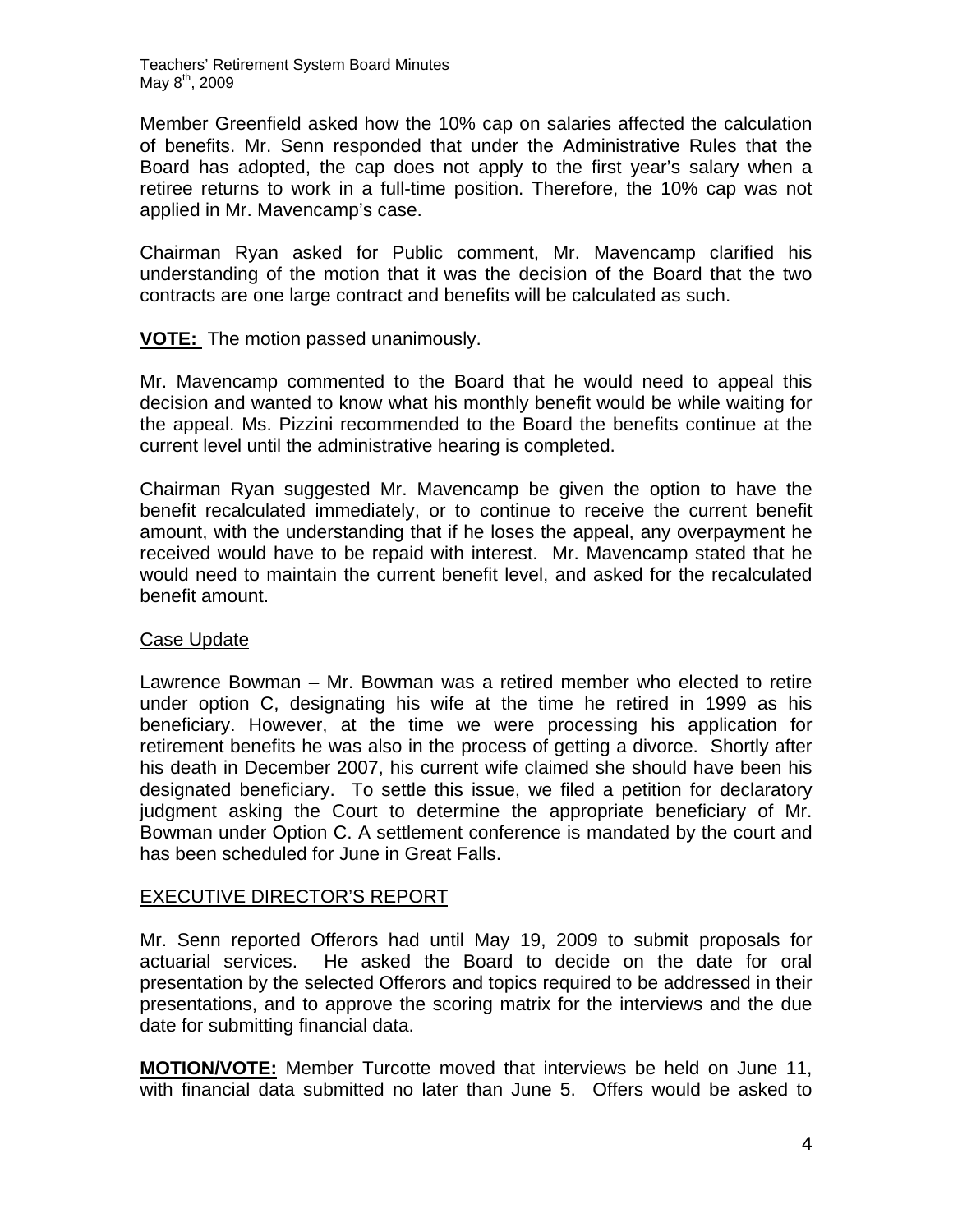Teachers' Retirement System Board Minutes May  $8^{th}$ , 2009

provide a general overview of the actuarial firm, their experience designing retirement plans for public educators, and if they could build the ideal pension plan for public educators, what would the plan look like, how would the plan control cost, and if anyone was currently offering a plan similar to their ideal plan. Seconded by Member Greenfield, the motion passed unanimously.

It was agreed that 600 points would be available for the quality of presentation, 375 points for quality of presentation materials, 500 points for validity and substance of presentation, and 400 points for primary actuary's quality of communication.

## Draft Administrative Rules Defining Series of Annual Payments

Mr. Senn reviewed the proposed administrative rule defining when bonuses and incentives would qualify as a series of annual payments and be reportable to TRS. He explained that current law excludes from the definition of earned compensation bonuses and incentives that are not part of a "series of annual payments". The question to be address in administrative rule is what would constitute a "series of annual payments". The Rau School District has used a percentage of available oil and gas revenues to pay bonuses to their teachers, the question is whether they are considered a series of annual payments. Mr. Senn distributed a letter from Ryan Bull, Rau School Board Chair.

Member Dubbs asked if the rule needed to require school districts and the employee to pay for the contribution rate on those bonuses. Mr. Senn responded that the rule did not need to because statute required contributions be contributed on all wages meeting the definition of earned compensation.

Mr. Bilodeau commented contracts exist that have a specified fixed bonus amounts. The Rau contract is unusual due to a percent of gas and oil revenue received. Special language needs to be written to specify each of the different years do not fluctuate because of the revenues available from year to year.

**MOTION/VOTE:** Member Layman moved to notice the proposed administrative rule as drafted for public hearing. Seconded by Member Dubbs, the motion passed unanimously.

## 2009 Session Recap

Mr. Senn updated the Board on the legislation we have been following that has been signed by the Governor, or are awaiting his signature.

## Executive Summary

Mr. Senn advised the Board that an alternative summer work schedule for staff has been approved for June, July, and August.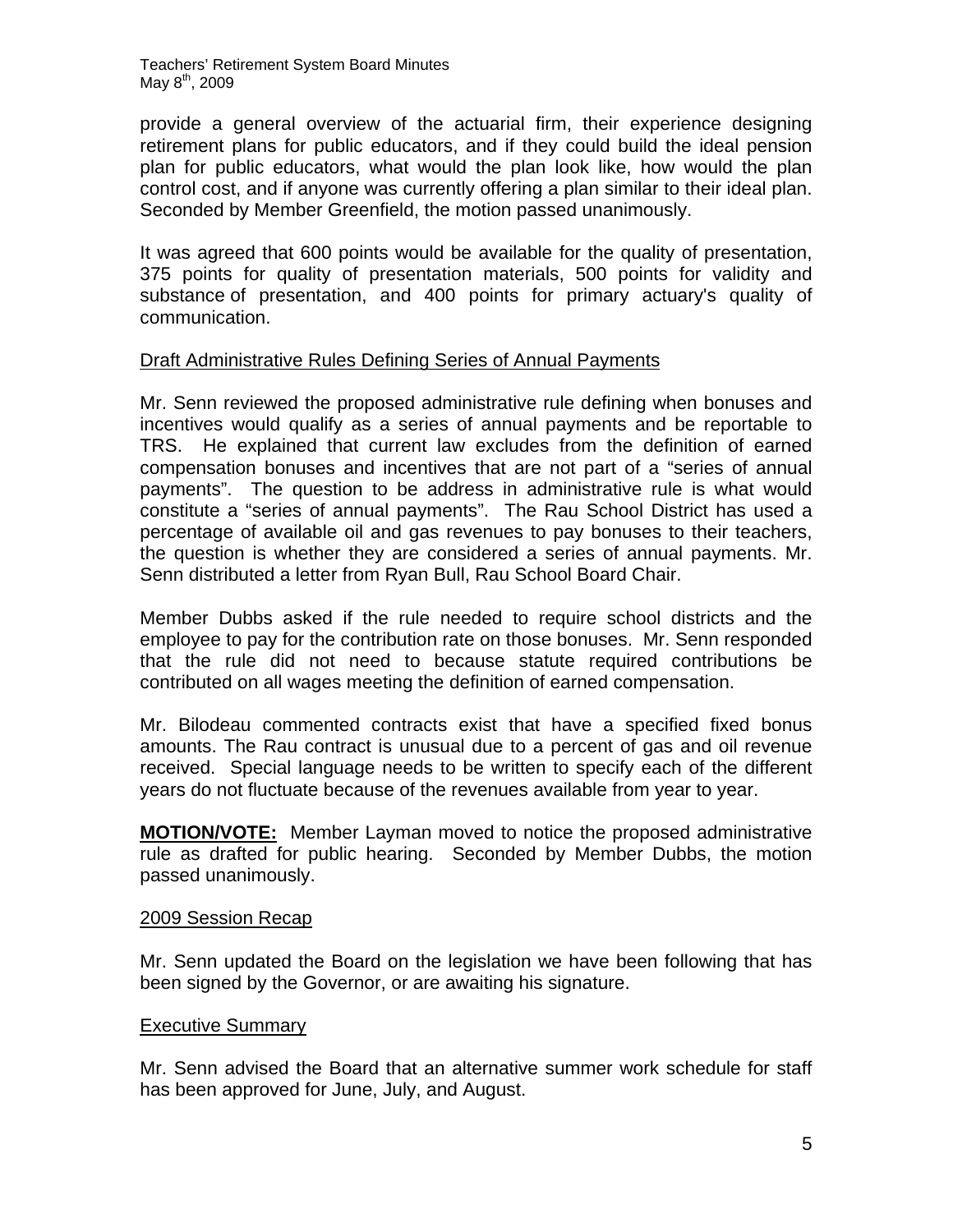## OTHER BUSINESS

Interested Rate Credited to Member Accounts – Mr. Senn explained that each year the Board is required to set the rate of the interest that is credited to active members' accounts. Historically, the interest rate has been set close to the Short-Term Investments Pool (STIP) rate earned by the Board of Investments. As of March 31, 2009, the STIP return was 2.03% and has been steadily dropping since October last year. Staff recommended the interest rate credited to member accounts for the period July 1, 2009 – June 30, 2010 be reduced from 2.0% to 1.00%.

**MOTION/VOTE:** Member Layman moved that the interest rate be set to 1.0% effective July 1, 2009. Seconded by Member Turcotte, motion passed unanimously.

Investment Report Member Turcotte reviewed the report that was produced by the BOI showing the market has come up about 30%, but we are still behind the November 2007 highs. The long-range recovery assumptions still have a full recovery out several years.

Next Meeting Dates Tentatively scheduled for September 18 & November 13, 2009.

LUNCH 12:15 PM

The Board Meeting reconvened at 1:32 PM and Member Dubbs was reconnected via phone.

TRS 2009 Budget – Accounting/Fiscal Manager, Mr. Gaughan reviewed the Fiscal year 2009-2010 budget request, and the projected expenses through the end of FY 2009. Mr. Gaughan reviewed in detail the budget requested for Fiscal Year 2010.

Bill Hallinan IT Manager reviewed possibilities for purchasing an updated computer system in FY2010. A new system was necessary to replace an aging system and to provide for better disaster recovery. Mr. Hallinan reviewed three possible solutions for purchasing a new computer system and suggested the Board wait until their September Meeting to approve a request to update the current system.

**MOTION/VOTE:** Member Layman moved to approve the budget for fiscal year 2009-2010 as presented. Seconded by Member Greenfield, the motion passed unanimously.

## Out of State Travel Requests